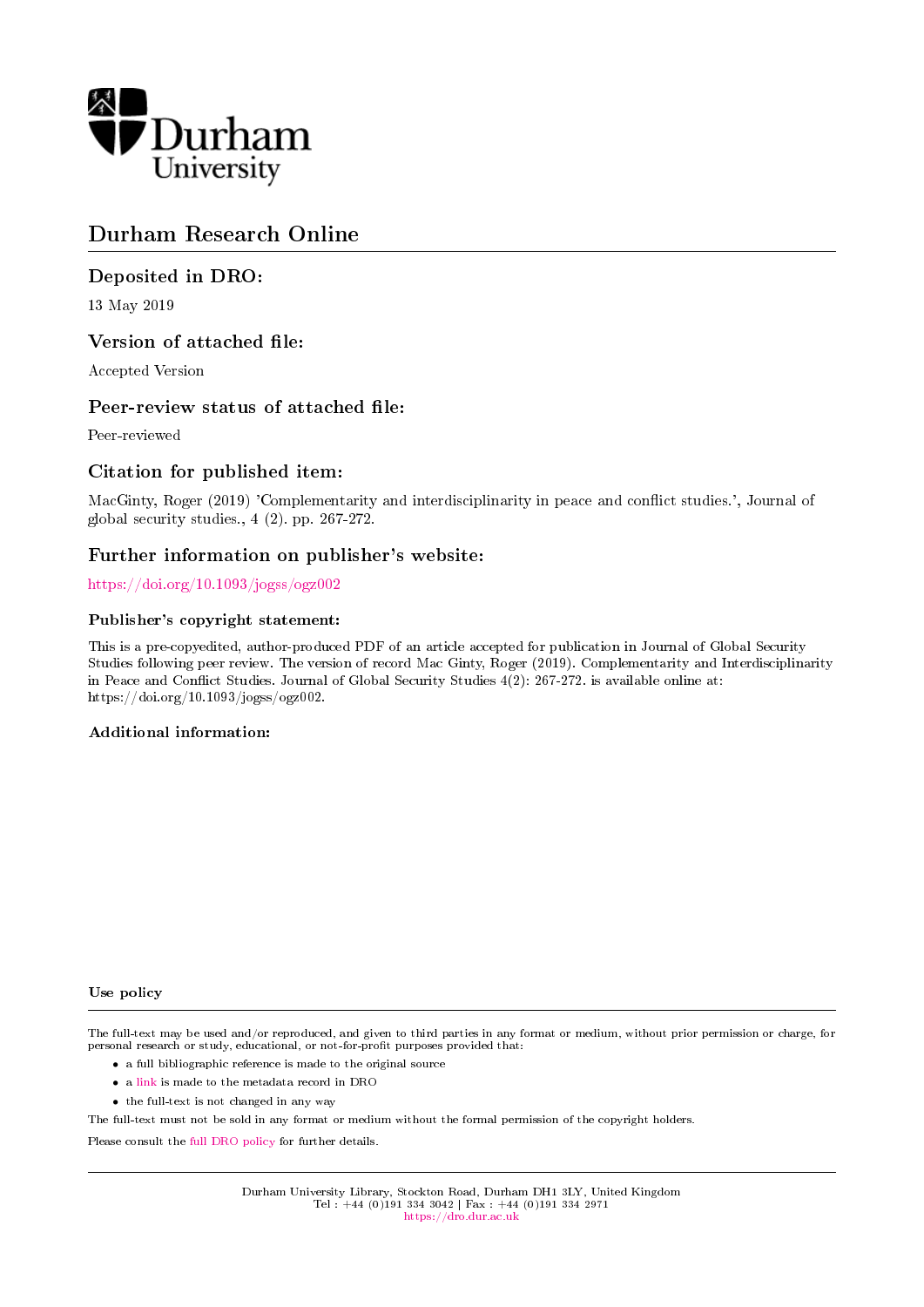#### **FORUM - Complementarity and Interdisciplinarity in Peace and Conflict Studies**

### **Roger Mac Ginty**

**Abstract:** This essay unpacks some of the nuances and complexities of peace and conflict studies. While it accepts that there are divisions between those who study conflict and those who study peace, it argues that there are also multiple sites of overlap and complementarity. Many of those who study topics labelled as 'peace' are actually studying conflict, meaning that we have a complex 'masala' of *peaceandconflictstudies*. Moreover, trends within social science research more broadly reflect the increasingly inter-disciplinary nature of recent work.

#### **Introduction**

There is very little pure peace research and very little pure conflict research. Instead, virtually all 'peaceandconflictstudies' research is a graduated version of the same thing. Methodological, epistemological, dissemination, and material divisions do exist in the study of peace and conflict, but it would be inaccurate to cast this as a story of two distinct camps - one called 'peace studies' and the other 'conflict studies'. Rather than a peace versus conflict studies binary, or even a Venn diagram with distinct areas for peace studies and conflict studies and some overlap between the two, the situation is much messier – something akin to a plate of spaghetti. Other contributions to this Forum maintain that there is a distinct division between work that examines conflict processes (in shorthand 'conflict') and work that examines conflict prevention and responses (in shorthand 'peacebuilding'). This essay seeks to add a layer of explanation to this position by making the case that much scholarly work on conflict prevention and response actually examines conflict as well. I argue here that what we see in the literature are distinctions between methodological and epistemological approaches to peace and conflict studies. Moreover there are more points of convergence, complementarity, and tolerance in peace and conflict studies than there are acute points of division.

The essay will proceed firstly by examining peace and conflict studies generally and narrating existing and potential points of division. I then highlight areas of overlap and commonality. In this second section, the essay puts forward the argument that what is highlighted by the empirical work in the introductory essay to this Forum is actually a distinction between a particular approach to peace studies and a particular approach to conflict studies. The introductory essay and other empirical work captures this well, but does not characterize the totality of peace and conflict studies. In the third section, the essay puts forward reasons to be optimistic with regards to distinctions and divisions within the study of peace and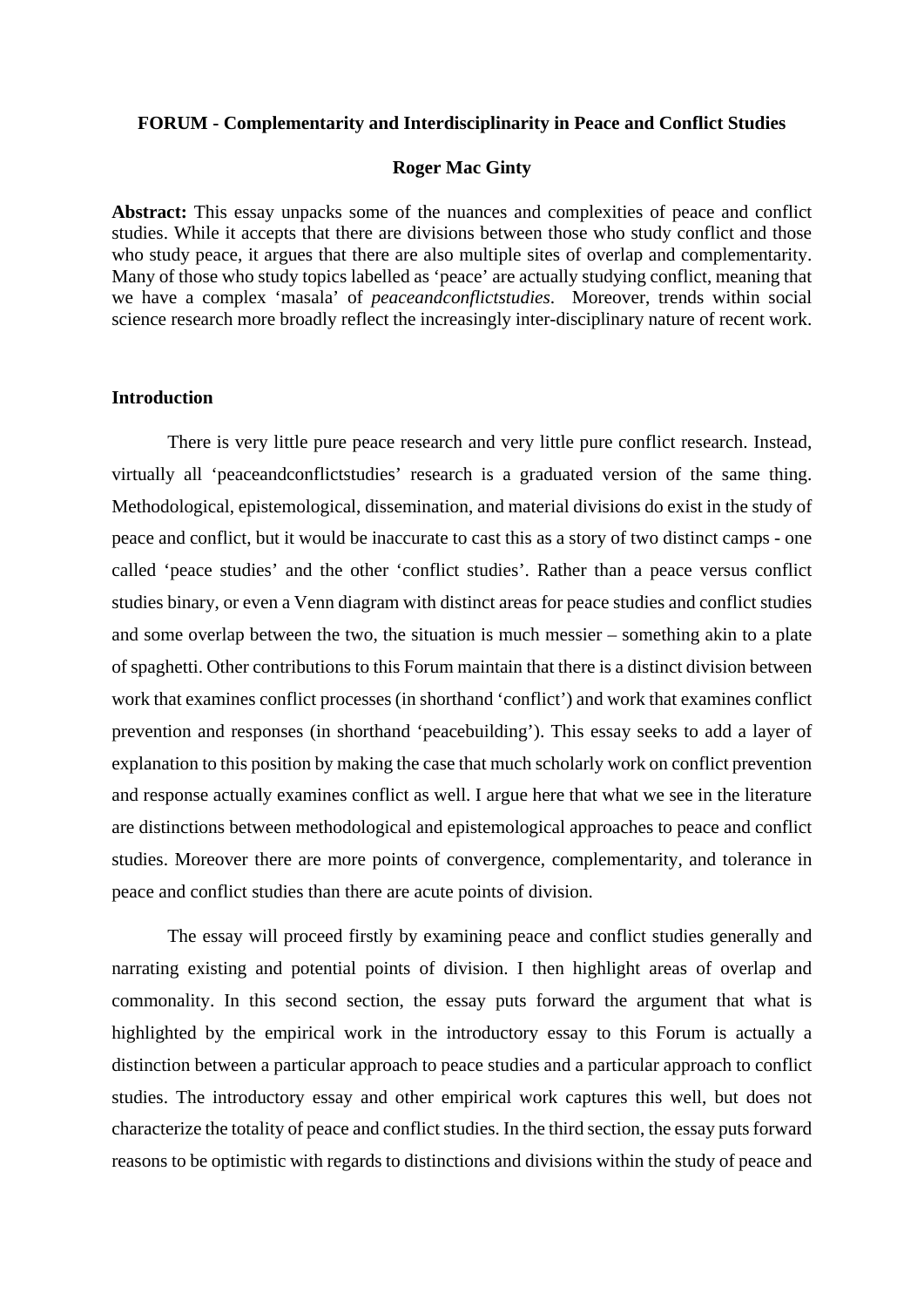conflict. There has never been a better time to engage in inter- and multi-disciplinary work and, at the same time, we can celebrate in its own right specialized work that draws on the rich heritage of various (sub-) disciplines.

#### **Divisions within Peace and Conflict Studies**

Multiple divisions exist within the study of peace and conflict. The chief divisions, however, are not between those who study peace and those who study conflict, as implied by the authors of the introduction to this Forum. Instead, I argue here that two meta divisions – one epistemological and one methodological – are fundamental.

The first of these stems from whether or not a research project takes a problem-solving or critical perspective (Cox 1981). Broadly-speaking, problem-solving approaches focus on an immediate concern and seek to find solutions. As such, they can be practically useful and bring tangible benefit. They might, for example, identify a conflict and recommend ways to manage it and mitigate its negative impacts. Studies that adopt problem-solving approaches might be timely, be able to work in conjunction with existing policy approaches, and be mindful of a range of practical factors including cost and feasibility. Critical approaches, on the other hand, look beyond immediate problems and would accuse problem-solving approaches of focusing too heavily on manifestations rather than underlying factors (Pugh 2013: 11-24). Critical perspectives are concerned with the structural factors that underpin social problems. Thus, they would see many problem-solving approaches as being compliant with power and unwilling to challenge structural inequalities (relating to gender, economics, and legitimacy, among other factors) that promote and maintain conflict. For critical scholars, a-historical and uncontextualised work is unable to capture, in an accurate and comprehensive way, a situation of peace and conflict. Herman Schmid's (1968) still valid rebuke to Johan Galtung (1967) pointed out that much peace research confirms rather than challenges existing orders. For Schmid (1968: 220), peace research had largely given up its radical ambitions and was concentrating on 'control and integration with the international system'. Problem-solving scholars might counter that critical scholarship is, at best, unhelpful in the face of immediate needs and, at worst, a conceit and intellectual indulgence. Of course, a strict problem-solving/critical binary does not apply in all cases – some scholarship can span these worlds. In the main, however, it is legitimate to seek to categorise research according to these labels.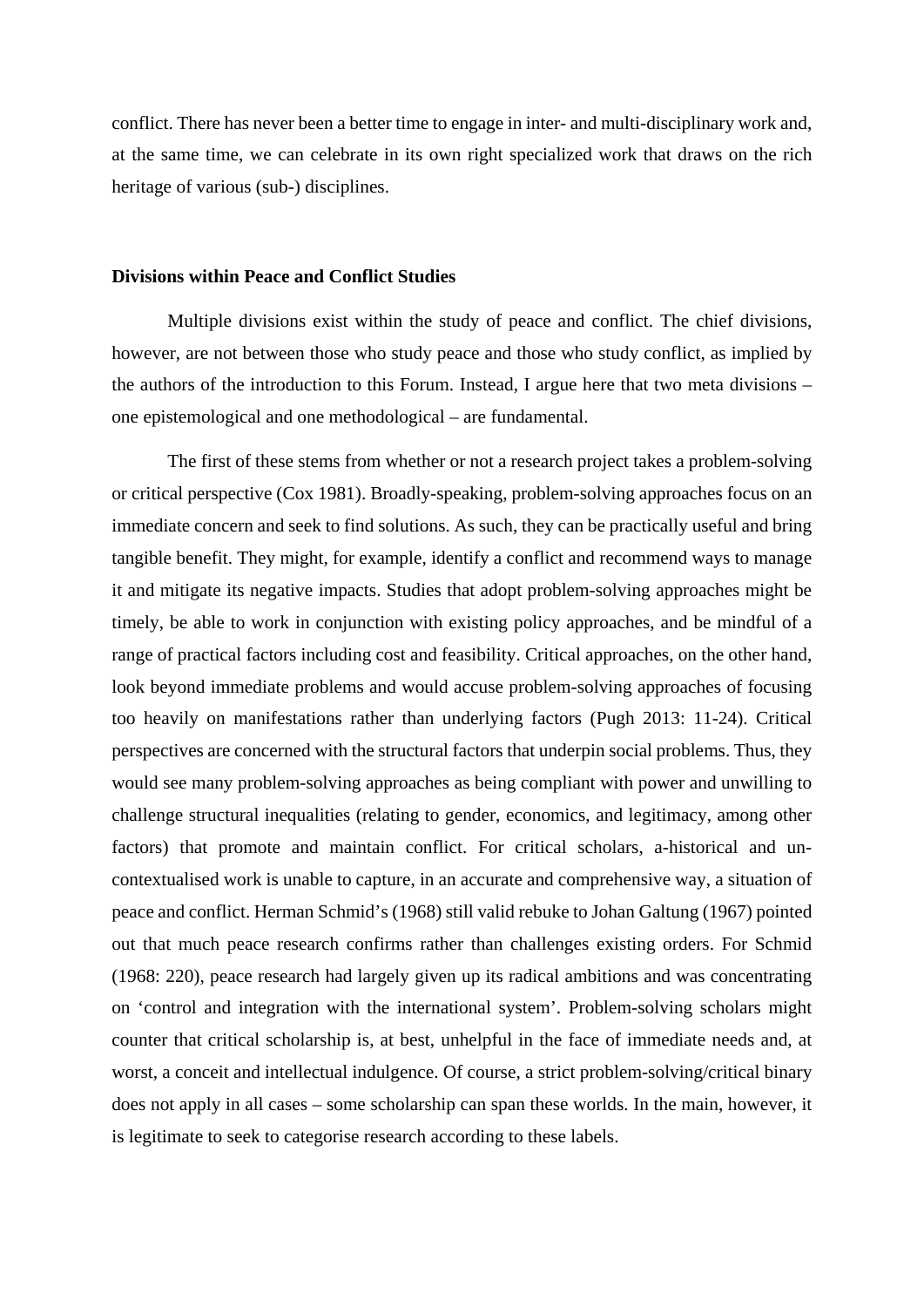A second meta division that affects peace and conflict studies, but also other disciplines within the social sciences, is the divide between qualitative and quantitative scholarship. This methodological (although also epistemological and cultural) divide is particularly noticeable in political science and international relations wherein rational choice and quantitatively oriented studies often stand in contrast to case study and contextualised qualitative research. This is not to say that there are no qualitative rationalists, merely that rational choice positivism is often pronounced among quantitative scholarship. An excellent defence of quantitative approaches to the study of conflict appears in Regan (2013). I will return to this quantitative versus qualitative divide later in the essay as, to a certain extent, the particular type of conflict studies identified in the empirical introductory essay to this Forum (called 'conflict studies') favours quantitative methods while the study of peace (called 'peacebuilding') favours qualitative approaches. The win-win situation of mixed methods research that combines quantitative and qualitative research is becoming more prominent, though significant research silos and inter-disciplinary prejudices still exist.

In addition to these divisions, a significant bias is worth mentioning: the scientific study of peace and conflict studies is dominated by universities and research centres in the global north. This is not to say that research does not occur in the global south. Political economies, however, mean that research originating from the global north is likely to have more traction in terms of dissemination. A very significant imbalance means that researchers in the global north initiate, organize, conduct, and disseminate most scientific and scholarly research of conflict and post-conflict situations. The practical impact and consequences of this, in terms of the policy environment, can be seen in the bibliographies of major policy documents that draw on academic work. Overwhelmingly, the work that shapes policy comes from scholars based in the global north (UNESCO 2018; World Bank 2018). While case study material might be commissioned from researchers based in the global south, influential conceptual and theoretical work tends to come from researchers in the global north. The divisions between researchers in the global north and global south may also be apparent in an Orientalism running through much published output, which assumes that the international and the center are western, and the local and periphery are non-western. While there have been attempts to move beyond binaries, not least through investigations of hybridity and other networked dynamics (Mac Ginty 2010), some critical scholars have found this unconvincing (Sabaratnam 2013; Hameiri and Jones 2018).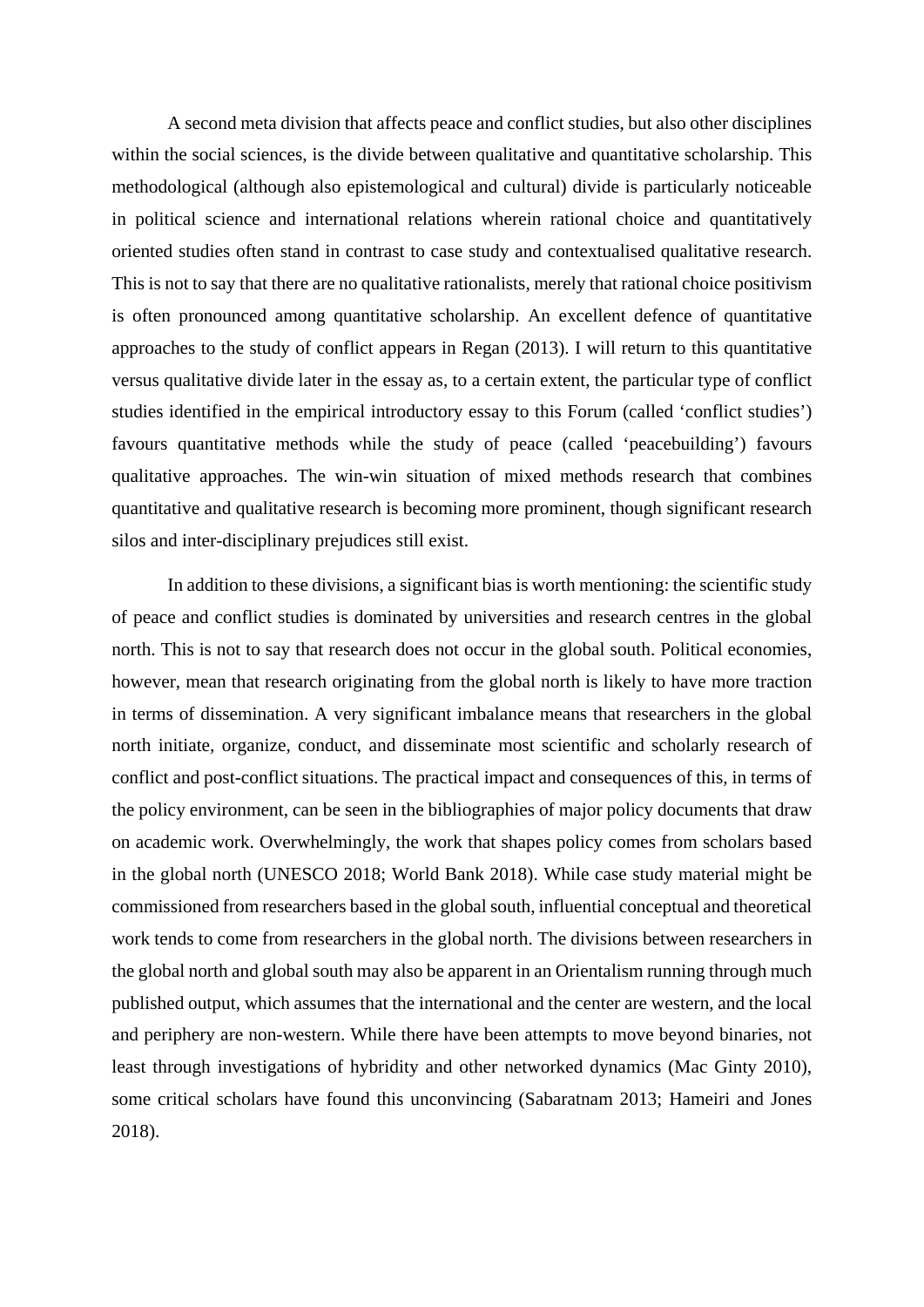Within a context shaped by these meta-divides and the risk of Orientalism, it is possible to identify divisions in peace and conflict studies, particularly between those who might identify themselves as scholars of 'peace' and 'conflict', respectively. Discussion of these divides, however, requires caveats that caution against sweeping generalisations, and recognition that academic subject areas can be vibrant spaces that defy easy categorisation. For the sake of comprehension, we may be tempted to apply labels (and thus homogeneity) to groups of scholars who would self-identify in different ways but not necessarily with each other. Rather than list these caveats, I identify three points of difference between the study of peace and the study of conflict.

The first point of division is that, in theory, the study of peace and the study of conflict focus on different subjects. In its pure form, peace studies examines situations of peace and how to attain and maintain them, preferably through pacific and consensual means. Much of peace studies has a normative dimension, believing peace to be a preferred public good. In its pure form, by contrast, conflict studies is the study of violent conflict. While it may not have the normative ambitions of peace studies it can, in some variations, focus on how conflict can be waged more effectively. This is especially true of studies that fall under the rubric of strategic or war studies. Some studies of conflict may focus solely on the violent, tactical, or kinetic aspects of conflict and ignore the broader sociological context. Thus, there is a *prima facie* case that peace studies and conflict studies are different sub-disciplines as they focus on different things and may have a different normative worldview. As will be discussed later, however, these pure forms of peace or conflict studies pale in comparison with more common forms of peace and conflict research that do not work on ideal type cases of peace or conflict. Instead, much work is contextualised, cognizant of complexity, and focuses on pre and postconflict situations as well as situations during conflict.

A second division between the studies of peace and conflict relates to their underlying institutional dynamics. The vast majority of scientific research in these subjects occurs in university settings and is prone to the political economies of university contexts, some of which favour peace research and some conflict research. Research is subject to the vicissitudes of increasingly neo-liberal universities, and what is probably the most significant divide in contemporary higher education: between management and scholarship (Slaughter and Rhoades 2000; Enright et al. 2017). It can be argued that the study of conflict does have advantages over peace studies in this area, in that there has been a trend towards the securitisation of research. Whether the mushrooming of 'terrorism' research institutes in the wake of 9/11 (Mac Ginty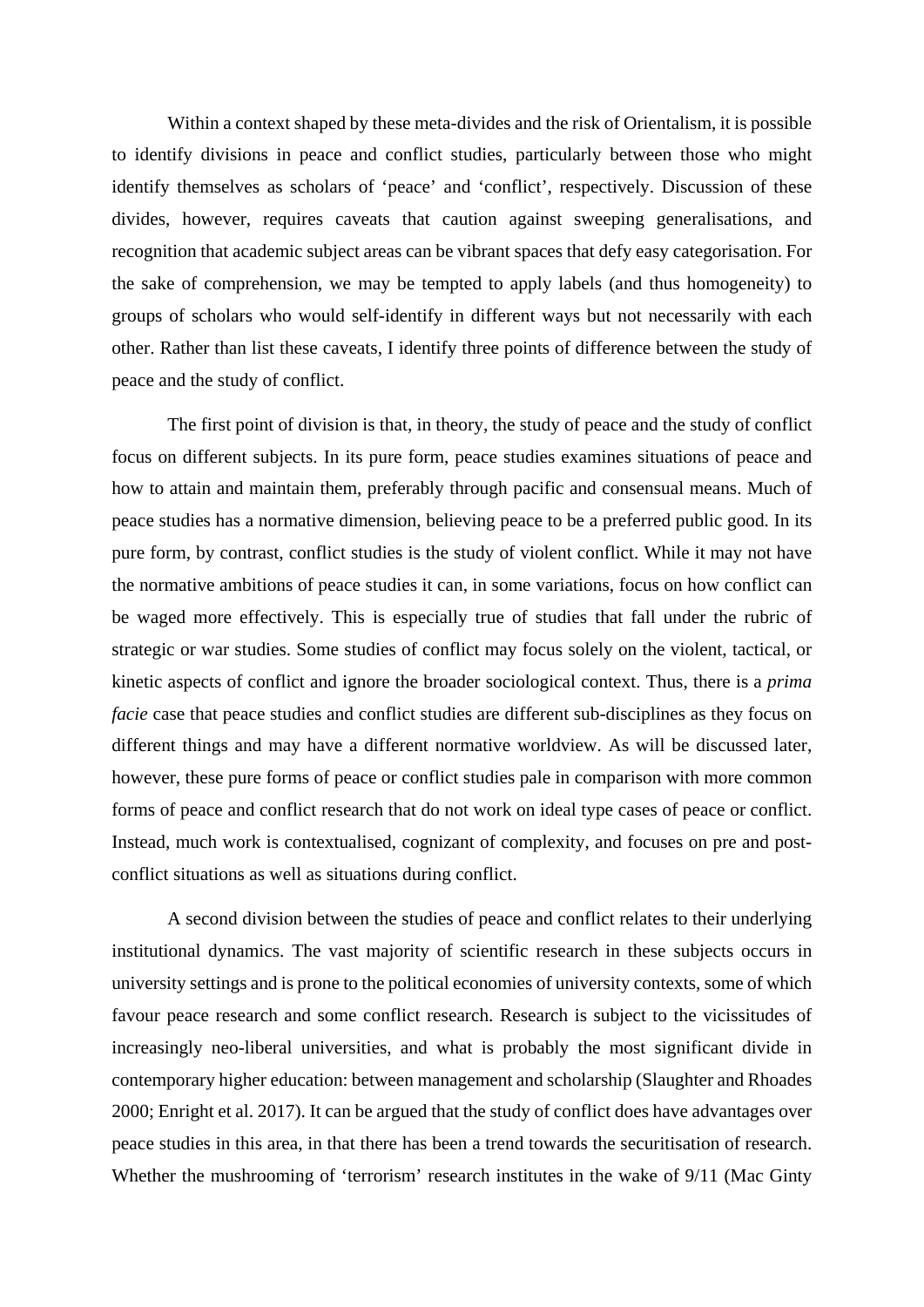2018: 35), or the multi-million dollar social science research initiatives funded by the US Department of Defense, there is a sense that security-related research has access to funding that may not exist for research labelled as 'peace' (DoD 2018). This is not to say that research labelled as peace goes without funding and opportunities. But as the travails of the United States Institute of Peace attest, the word 'peace' can make for a tough funding environment (Chaffetz and Weiner 2011; Halper 2011). It is noticeable that many funding calls take violence and precarity as their starting points, rather than an overt association with the goal of peace.

A third possible division between the study of peace and the study of conflict is that the former may have more of a bias towards processes and the latter towards events (Mac Ginty 2016: 15-31; Visoka 2015). The abovementioned caveat on avoiding sweeping generalisations may be borne in mind when reading this paragraph. In theory, peace is regarded as a multilevel social process. It involves holistic approaches that are on-going and transformative. Peace, or the absence of peace, may be seen as part of a broad hinterland of factors that coalesce to produce complex social phenomena. A peace studies approach, in this line of thinking, would involve not just examining a conflict, but its causes (structural and proximate), the precursors to conflict, and the aftermath. The study of conflict, on the other hand, may focus on events or particular incidents (e.g., battles, wars, strategic rivalries). This may have methodological implications in that the study of incidents may steer researchers towards events data and thus more readily open up quantitative possibilities. The study of processes may steer researchers to more contextualised methods that can take into account histories and interwoven accounts of social process. In reality, both the study of peace and conflict include much variation. Scholars who self-identify with peace studies may look only at a particular aspect of peace, or use a narrow temporal frame. Scholars associated with conflict studies can take a broad view, examining the longue durée that leads to a particular incident as well as looking at its aftermath and broader context.

### **Conflict Studies versus Peacebuilding?**

Having examined broad divisions between the study of conflict and the study of peace, this essay specialises and examines divisions between what the Forum's introductory essay terms the study of conflict processes (conflict) and conflict prevention and responses (peacebuilding). As empirical evidence to highlight these divisions, I include an analysis of journal articles and the connections (or lack of connections) between them (Gledhill and Bright,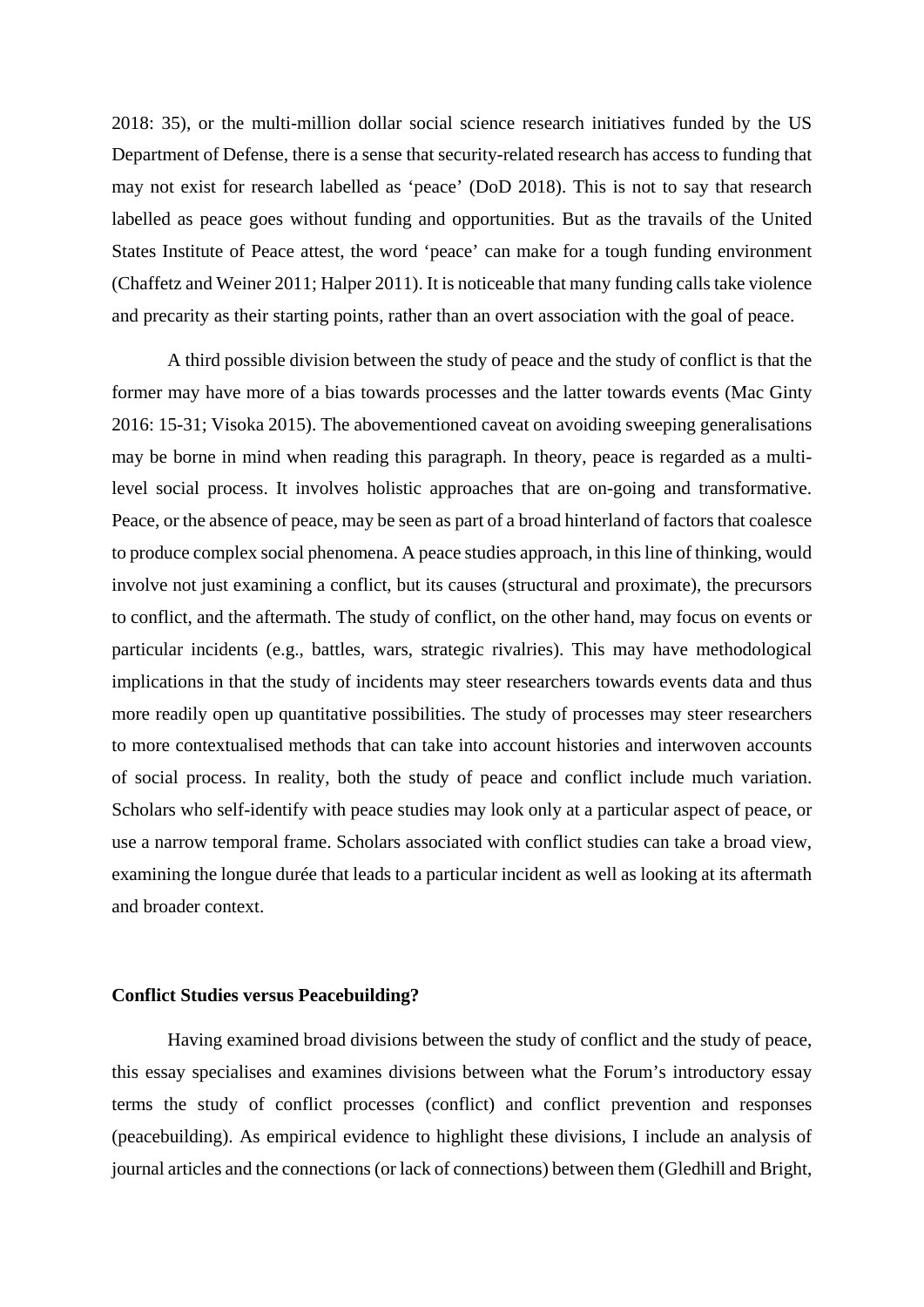this issue). I focus on the division between a particular approach to the study of conflict and a particular approach to the study of peacebuilding.

In keeping with the observation that the cases we choose determine the results we get, I question the identification of the 'conflict', 'peace' and 'peacebuilding' categories alluded to in the introductory essay to this Forum (Gledhill and Bright, this issue) and in the 'state of the art' empirical study by the same authors (Bright and Gledhill 2018). These studies rest on sampling from nine 'peace and conflict' journals and nine 'international relations' journals, which creates two points of concern. The first is that taken together (and with notable exceptions), the sampled journals tend to privilege positivist, rational choice work that generally fits into mainstream debates. While quantitative work, which often uses datasets to find correlations, is at home in many of these journals, these same publications tend to offer less space to work that is inspired by sociological or post-colonial and post-structuralist approaches. Thus there is a danger of bias in the sample towards particular methodological approaches (quantitative and rational choice) that are more associated with the study of conflict than of peace.

A second concern is that many recent studies of peacebuilding (or conflict prevention and response) appear in relatively new (and not yet ranked) journals like *Peacebuilding*, *Journal of Intervention and Statebuilding*, *Journal of Peacebuilding and Development*, and *Conflict, Security and Development*. Therefore, a significant swathe of peacebuilding literature, which is overwhelmingly case study-based and much of it critical and influenced by postcolonialism, is absent from the sample. All samples have limitations, of course, but the absence of so much peacebuilding literature limits the empirical study's claims (Bright and Gledhill 2018).

A further complicating point is that much of what might fall under the study of peacebuilding (or conflict prevention, resolution, management, transformation, and the study of 'post-conflict' interventions and reconstruction) is actually the study of conflict. Two factors are worth highlighting here. The first is that over the past fifteen years, many studies of peacebuilding – especially those emanating from UK and European universities – have concentrated on the 'liberal peace' and critiques thereof (Richmond 2006; Richmond 2009; Mac Ginty and Richmond 2013). For these studies, the liberal peace has used language of liberalism (individual emancipation, rule of law, free markets etc.) to justify peacebuilding and statebuilding interventions in societies emerging from violent conflict and authoritarianism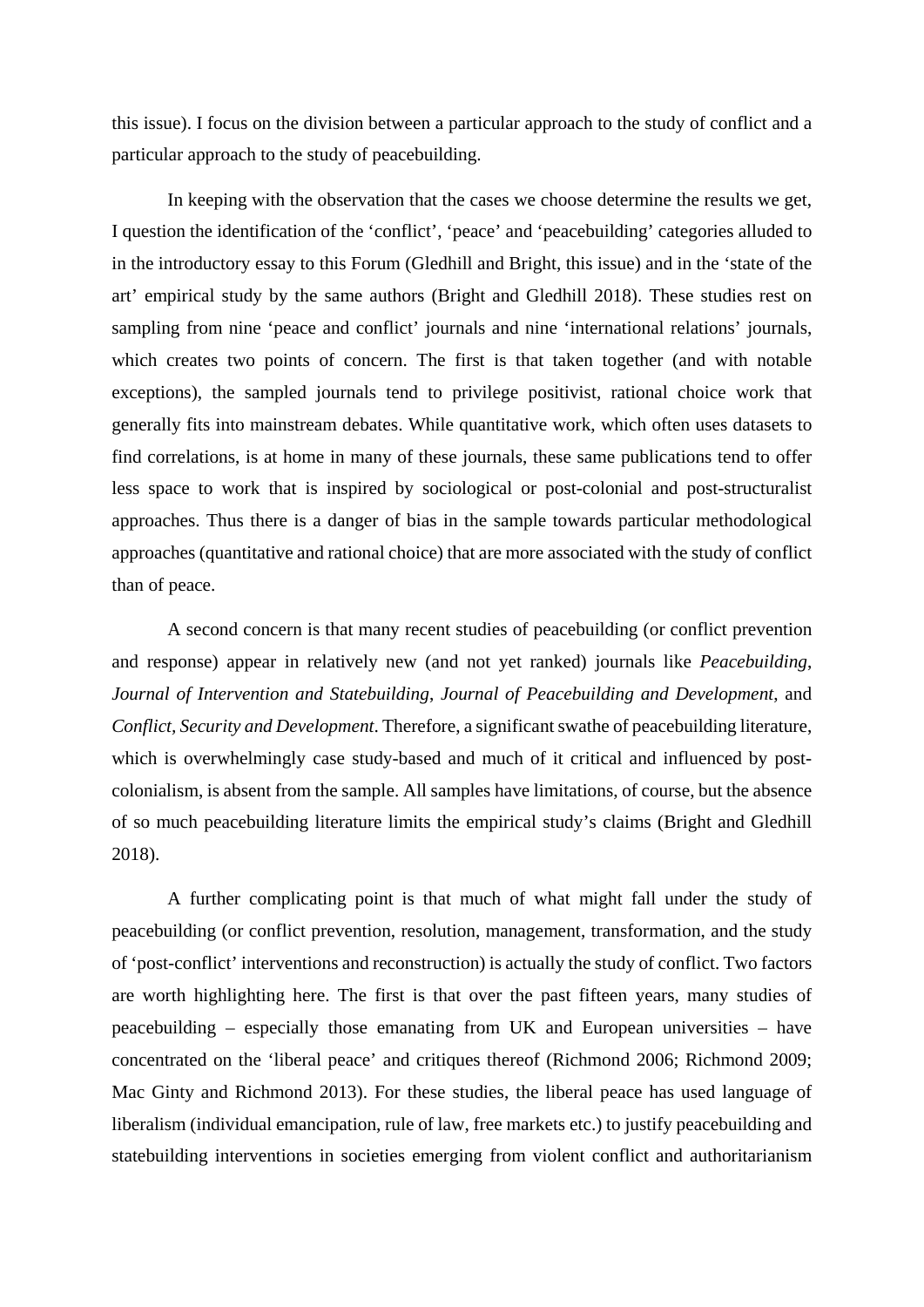(Campbell, Chandler and Sabaratnam 2011; Selby 2013). Importantly, this literature regards the liberal peace as a system – one that emphasises compliance to norms that are set by (and tend to benefit) leading states and transnational corporations and is comfortable with structural violence and in some cases direct violence. Thus, for example, the literature is replete with articles that analyse 'peace' through a lens that critiques the liberal peace, but they are actually examining issues such as the exclusion of Guatemala's indigenous majority in the post accord era (Brett 2013), the co-option of warlords in Afghanistan (Sedra 2013), and counterinsurgency masquerading as peacebuilding in the Palestinian occupied territories (Turner 2010).

A second point to emerge from the peacebuilding literature is that much of it highlights how violent conflict does not end. Instead, it often morphs into (or is succeeded by) criminal violence and various forms of insecurity and precariousness (Vorrath, 2017; Mac Ginty and Firchow 2016). Demobilised militants might engage in predation, members of the security forces might engage in corruption, and conflict may continue – albeit with less overt and direct violence – despite a peace accord or new constitution. Consider, for example, the case of South Africa in its post-apartheid incarnation. Despite massive constitutional change, an innovative Truth and Reconciliation Commission, and very significant shifts in symbolic politics, South Africa remains a deeply divided and violent society (du Toit 2001; Pillay 2016). A 'coloured' interviewee told this author in December 2016 – twenty five years after the end of apartheid – that 'a farmer [that is, a white person] would never sit beside me the way you are sitting beside me'. Many of the academic works on South Africa, the former Yugoslavia, Guatemala, and many other societies that might include 'peace', 'peacebuilding', 'reconciliation', or other ostensibly post-conflict terms in their titles are actually studies of on-going and dynamic conflict.

### **Reasons to be Optimistic**

Having outlined possible and real divisions between the study of peace and the study of conflict, this essay now turns to what it sees as opportunities for collaboration and complementarity between scholars of various dispositions and perspectives who fall into the broad category of peace and conflict studies. As the opening paragraphs of this essay note, there are not two neatly divided camps – one containing peace scholars and the other containing conflict scholars. Instead, it seems more accurate to describe a large, loose and vibrant community of peace and conflict studies scholars, some of whom would be happy with that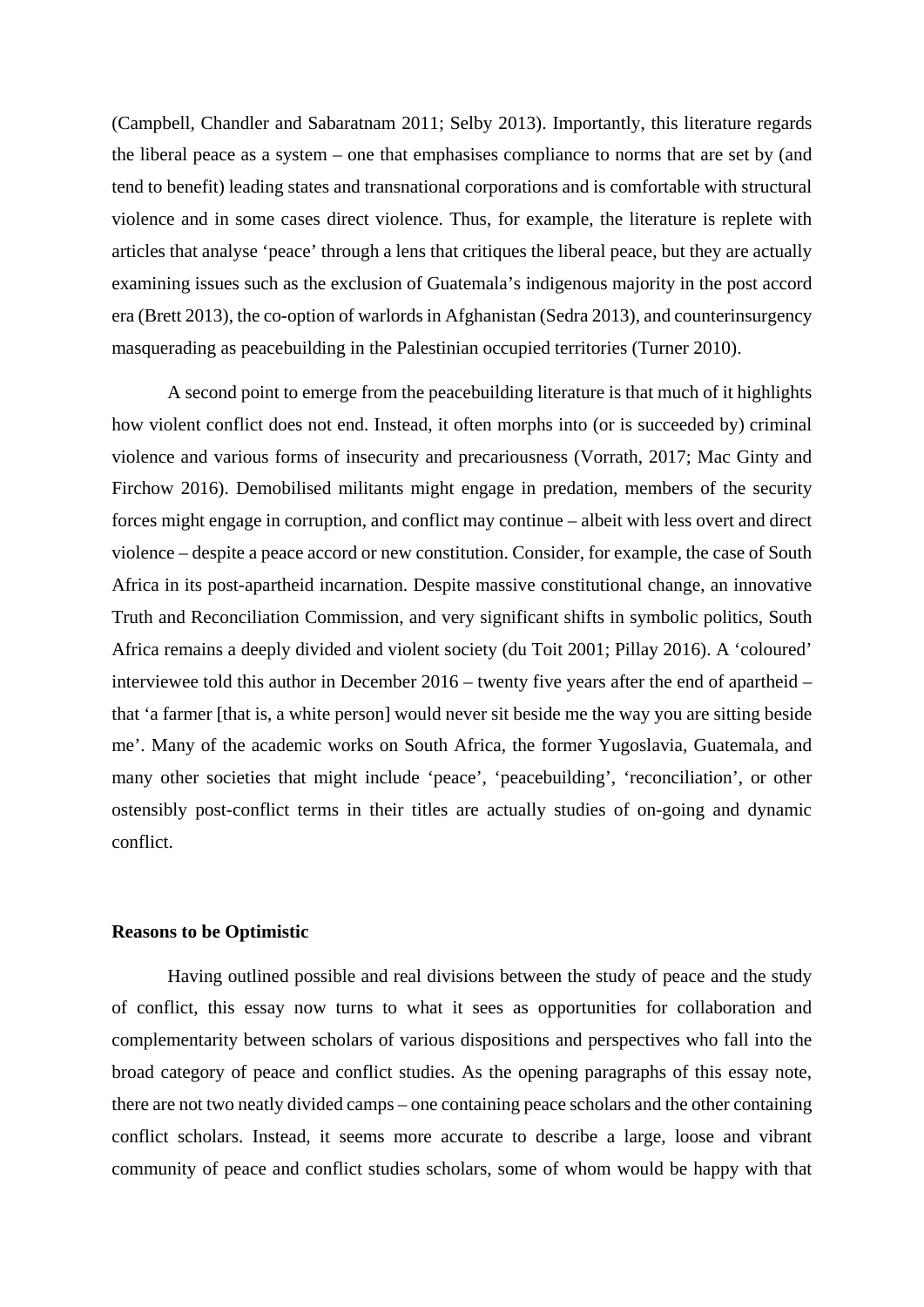label and others not. There are three reasons to be optimistic about the health of peace and conflict studies.

The first is that the field is growing, as evidenced in the increasing number of publications, journals, and conference panels. The Peace Studies Section is currently the third largest in the International Studies Association. A growing field is an encouraging indicator of vibrancy, especially in terms of the number of PhD students and early career researchers who can energise debates and engage in exciting fieldwork. To a very large extent, this growth in the field has been driven by real world events and attempts to explain and deal with post-Cold War conflicts. There has been a greater recognition that peace and conflict are complex social phenomena that require sophisticated analyses that involve development, political economy and gender as well as more traditional explanations from International Relations.

A second reason is that there is greater support for interdisciplinarity and mixed methods work. This is not to underestimate the strength of disciplines and the obstacles to interdisciplinarity (Lyle 2017). Yet there is a recognition among many scholars that no single discipline offers all of the answers to complex social phenomena. Thus peace and conflict studies, a field that has probably been most closely associated with politics and international relations, has seen a significant number of publications that very consciously draw on feminism, anthropology, sociology, and geography. For several decades, these disciplines have debated positionality, subject-sensitive research methodologies, and the possibilities of intersectionality. Many peace and conflict studies scholars have been making up for lost time by enthusiastically drawing on insights and methodologies from other disciplines. The 'spatial turn' in peace and conflict studies, for example, draws very heavily on work from critical geography and urban studies, while the 'local turn' looks to anthropology, feminism, and sociology. Inter-disciplinary work, much of it explicitly supported by state research councils (RCUK 2016) and thereby governments, has seen the enrichment of peace and conflict studies, and the coming together of (sub)disciplines that ordinarily had little contact.

A final and important reason to be optimistic concerns the apparently increasing awareness among many scholars of issues of positionality and the limitations of their own research. In part, greater attention to positionality is due to the success of post-colonialist theorists in driving home messages on the dangers of Orientalist approaches to research. It is also a product of increased awareness of the need for localisation of research – or the need to augment top-down approaches with bottom-up methodologies and perspectives that are better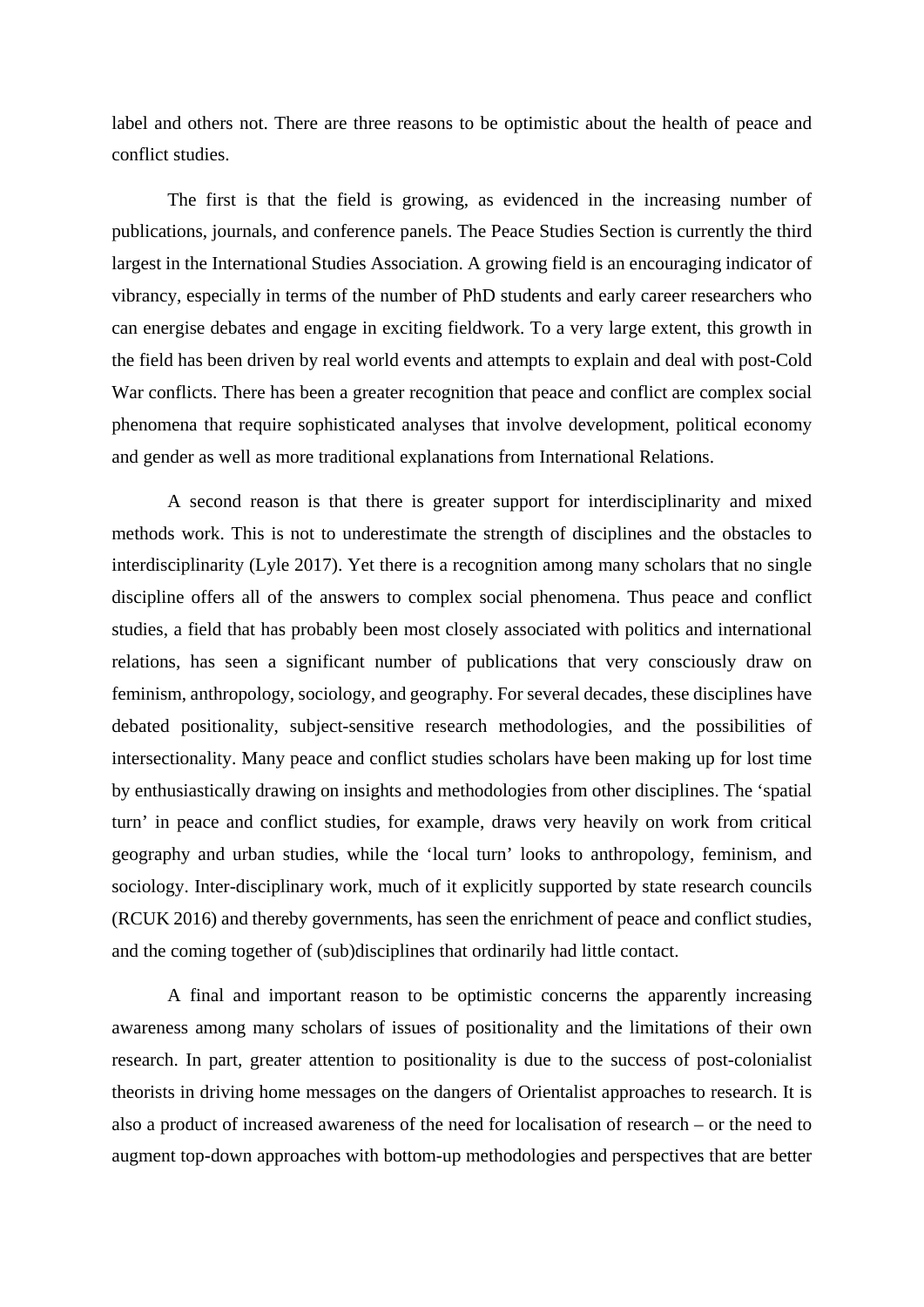able to capture local and sub-state dynamics. This essay posits that such shifts would lead to better research that more accurately reflects the impact of peace and conflict on peoples' lives. The greater the localisation of research, the more researchers will have to draw on methodologies that allow them to access the local – by drawing on the disciplines of anthropology, sociology, and other participatory forms of research. This, in turn, has led to some debate about what methodologies might be considered 'good enough', recognizing that the local level in conflict-affected areas rarely provide laboratory conditions. (Firchow and Mac Ginty 2017)

### **Concluding Discussion**

While the general tone of this essay is optimistic, we should not be naïve in relation to the obstacles facing peace and conflict studies. This essay does not deny that there are clusters of 'conflict' and 'peacebuilding' scholars who often use different methods, epistemologies, and – crucially – dissemination outlets. Yet, at the same time, inter-disciplinary and mixed methods work is thriving (Moran 2006). The most urgent problem by far facing peace and conflict studies is the division between those working in the global south and those in the global north, and the need for meaningful interaction and partnership. We have a problematic situation in which privileged outsiders often study conflicts that are quite alien to them, thanks to the ability to do so remotely (for example through an interrogation of datasets) or on-site often through relatively short fieldtrips.

In general, however, there is room for optimism. Academic life is not without its political economies, hierarchies and exclusions; but generally it is what we make it. In large part, we are free to study what we want to study and how we want to study it. If our goal is to remain in a silo, we can. If we want to experiment, use mixed methods, or flirt with or embrace other disciplines, there are opportunities to do so. Given that inter-disciplinary work offers us the possibility of enhancing our understanding of peace and conflict, there is an onus on disciplinary powerholders (journal editors, conference program chairs, department heads) to take forward agendas of inclusion, emancipation, and interdisciplinarity.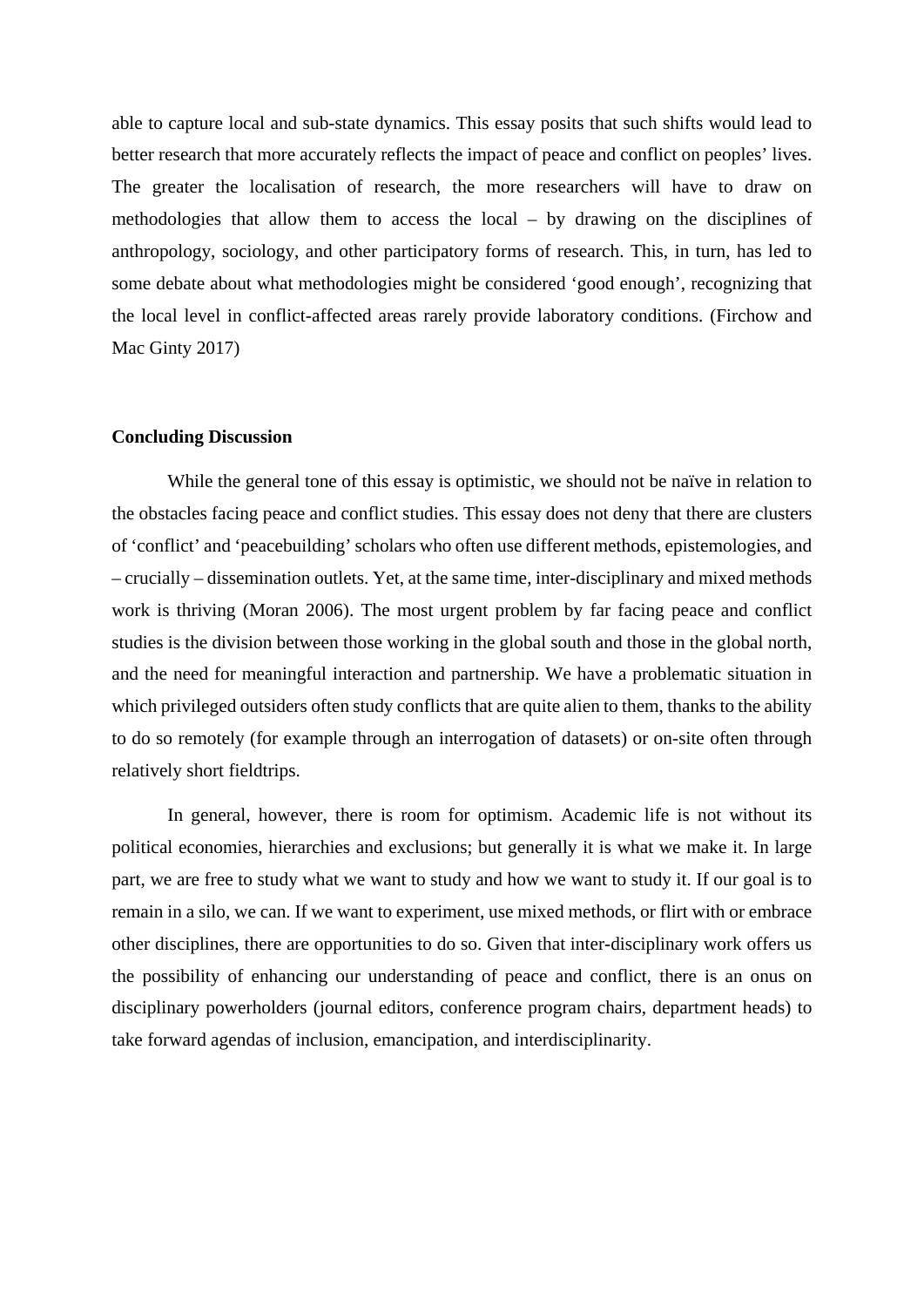## **References**

Brett, R. 2013. "Peace Stillborn? Guatemala's Liberal Peace and the Indigenous Movement." *Peacebuilding* 1(2): 222-238.

Bright, J. and J. Gledhill. 2018. "A Divided Discipline? Mapping Peace and Conflict Studies." *International Studies Perspectives* 19(2): 128-147.

Campbell, S., D. Chandler and M. Sabaratnam eds. 2011. *A Liberal Peace? The Problems and Practices of Peacebuilding*. London: Zed Books.

Chaffetz, J. and A. Weiner. 2011. "Small Budget Cuts Add Up." *Wall Street Journal*, 16 February.

Cox, RW. 1981. "Social Forces, States and World Orders: Beyond International Relations Theory." *Millennium* 10(2): 126-155.

Department of Defense. 2018. The Minerva Research Initiative. http://minerva.defense.gov/.

Enright, E., L. Alfrey and S.B. Byrne. 2017. "Being and Becoming an Academic in the Neoliberal University: A Necessary Conversation." *Sport, Education and Society* 22(1): 1-4.

Firchow, P. and R. Mac Ginty. 2017. "Including Hard-to-Access Populations Using Mobile Phone Surveys and Participatory Indicators." *Sociological Methods & Research*. Online first.

Galtung, J. 1967. "On the Future of the International System." *Journal of Peace Research 4*(4): 305–333.

Halper, D. 2011 "Defund the USIP." *Weekly Standard,* 16 February.

Hameiri, S. and L. Jones. 2018. "Against Hybridity in the Study of Peacebuilding and Statebuilding' in *Hybridity on the Ground in Peacebuilding and Development: Critical Conversations*, edited by J. Wallis, L. Kent, M. Forsyth, S. Dinnen and S. Bose, pp. 99-112. Canberra: ANU Press.

Lacatus, C, D. Schade and Y. Yao. 2015. "Quo Vadis IR: Method, Methodology and Innovation," *Millennium* 43(3): 767-778.

Lyle, K. 2017. "Shaping the Future of Sociology: The Challenge of Interdisciplinarity between the Social Sciences." *Sociology* 51(6): 1169-85.

Mac Ginty, R. (2010) 'Hybrid Peace: The Interaction between Top Down and Bottom Up Peace', *Security Dialogue* 41(4) 391-412.

Mac Ginty, R. and O. Richmond. 2013. "The Local Turn in Peacebuilding: A Critical Agenda for Peace." *Third World Quarterly* 34(5): 763-83.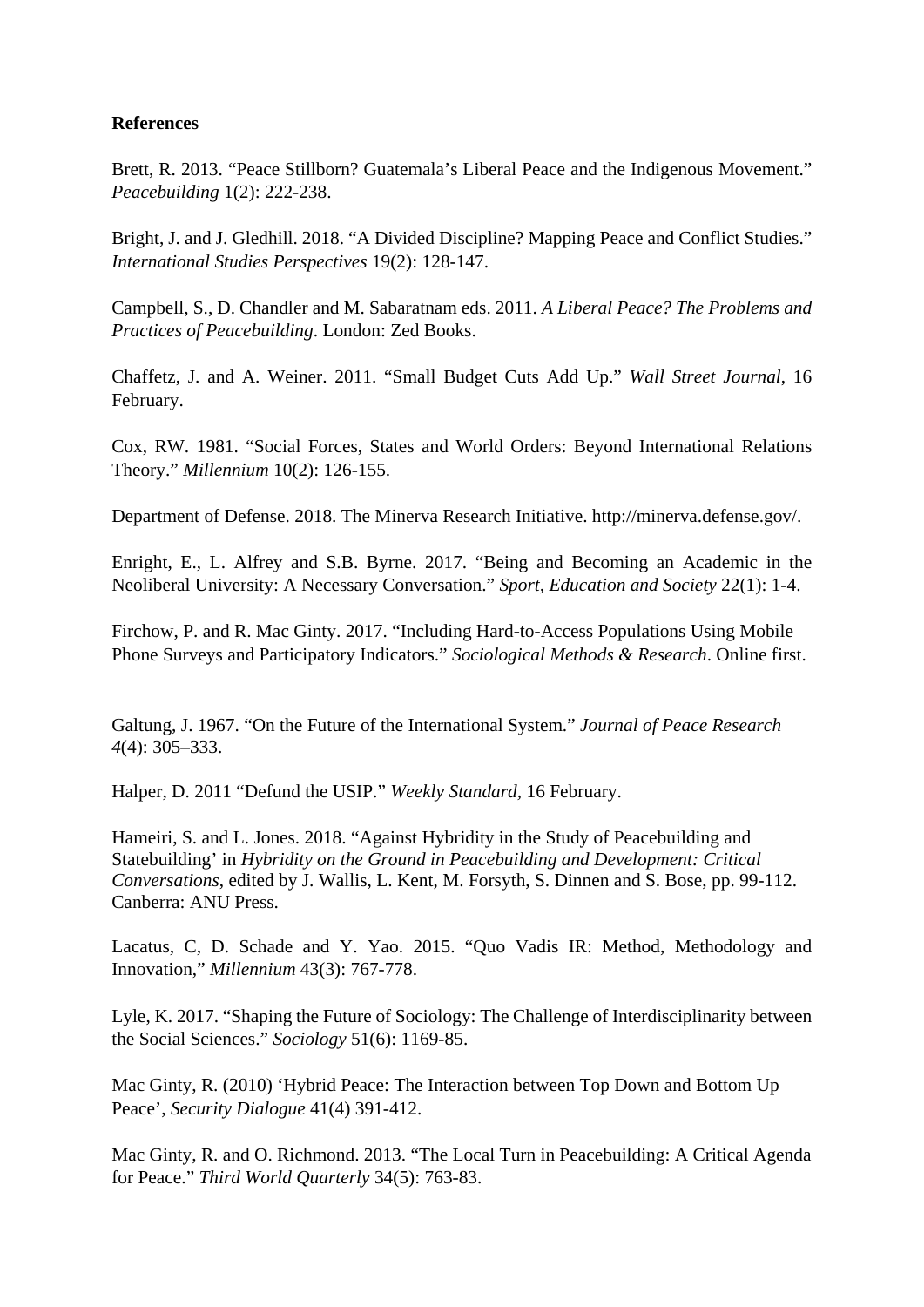Mac Ginty, R. and P. Firchow. 2016. "Top-down and Bottom-up Narratives of Peace and Conflict." *Politics* 36(3): 308-323.

Mac Ginty, R. 2016. "Political versus Sociological Time: The Fraught World of Timelines and Deadlines." In *Building Sustainable Peace: Timing and Sequencing of Post-conflict Reconstruction and Peacebuilding, edited by* A. Langer and GK Brown, pp. 15-31. Oxford: Oxford University Press.

Mac Ginty, R. 2018. "Is Critical Terrorism Studies Useful? No. Don't Give it the Oxygen of Publicity." In *Contemporary Debates on Terrorism*, edited by R. Jackson and D. Pisoiu, pp. 33-40. London: Routledge.

Moran, M. 2006. "Interdisciplinarity and Political Science." *Politics* 26(2): 73-83.

Pillay, S. 2016. *Development Corruption in South Africa.* Houndmills: Palgrave.

Pugh, M. 2013. "The Problem-solving and Critical Paradigms." In *Routledge Handbook of Peacebuilding,* edited by R. Mac Ginty, pp. 11-24. London: Routledge.

Randazzo, E. 2017. *Beyond Liberal Peacebuilding: A Critical Exploration of the Local Turn.* London: Routledge.

RCUK. 2016. "Global Research Funders Address Interdisciplinarity and Issues Concerning Women in Research at International Conference," Press release 27 May. Available at: [http://www.rcuk.ac.uk/media/news/160527/.](http://www.rcuk.ac.uk/media/news/160527/) Last accessed 2 January 2018.

Regan, P. 2013. "The Case for Data," in *Routledge Handbook of Peacebuilding*, edited by R. Mac Ginty, pp. 183-193, London: Routledge.

Richmond, O. 2006. "The Problem of Peace: Understanding the 'Liberal Peace.'" *Conflict, Security and Development* 6(3): 291-314.

Richmond, O. 2009 "Becoming Liberal, Unbecoming Liberalism: Liberal-local Hybridity via the Everyday as a Response to the Paradoxes of the Liberal Peace." *Journal of Intervention and Statebuilding* 3(3): 324-44.

Sabaratnam, M. 2013. "Avatars of Eurocentrism in the critique of the Liberal Peace." *Security Dialogue* 44(3): 259-278.

Samuel Barkin, J. 2015. "Translatable? On Mixed Methods and Methodology." *Millennium* 43(3): 1003-06.

Schmid, H. 1968. "Peace Research and Politics." *Journal of Peace Research* 5(3): 217-232.

Sedra, M. 2013. "The Hollowing out of the Liberal Peace Project in Afghanistan: The Case of Security Sector Reform." *Conflict, Security and Development* 32(3): 371-387.